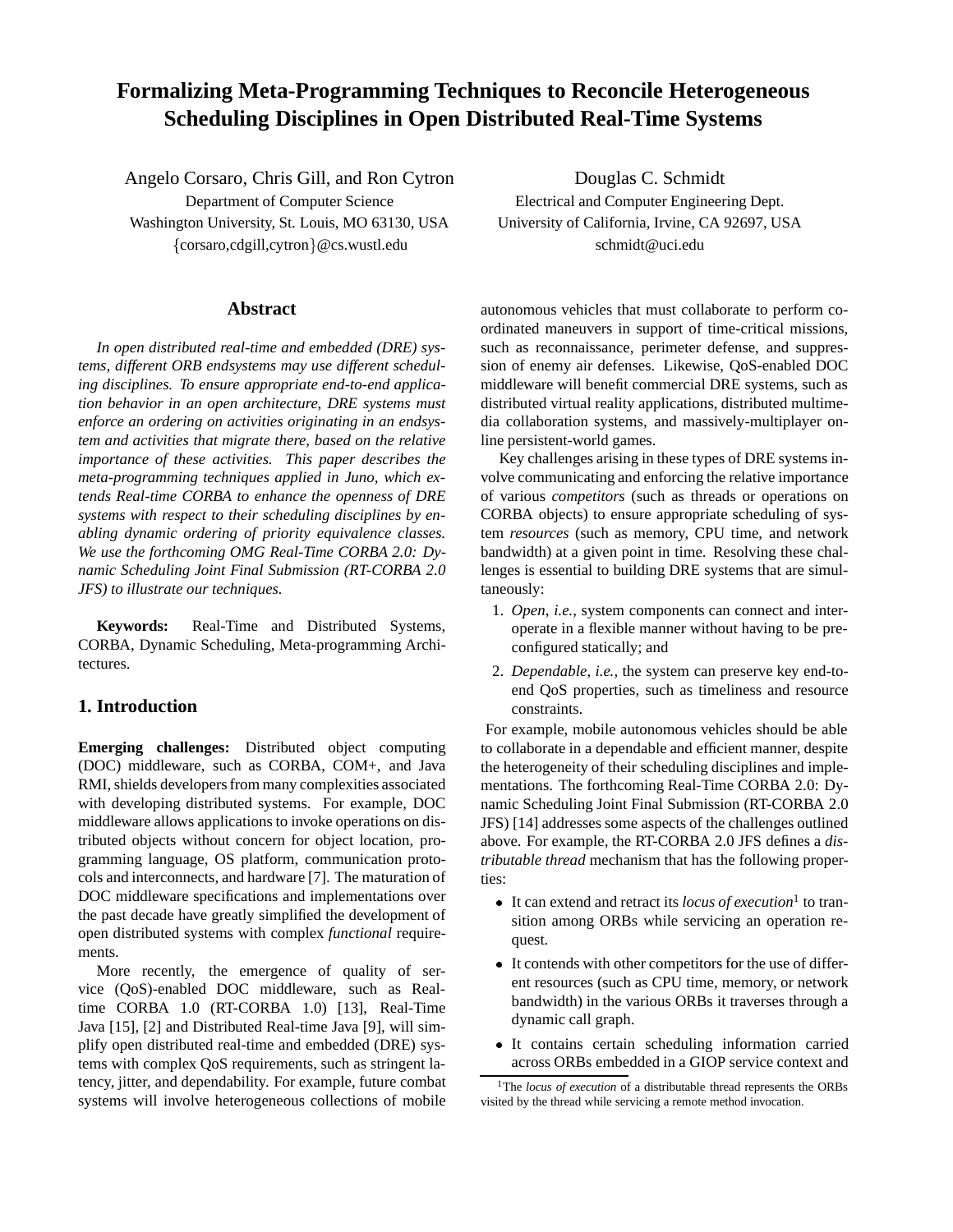

**Figure 1. DRE Systems with Competitors that Migrate from System to System.**

used by ORBs visited by a distributable thread to ensure that the thread is processed at the appropriate priorities end-to-end.

For example, Figure 1 illustrates a representative DRE system in which three endsystems are running three ORBs configured with three different scheduling disciplines. Threads are distributed across endsystems as a result of remote operation invocations or distributable thread migration.<sup>2</sup> As a result, competitors originating on different endsystems contend for the same set of resources on each ORB endsystem. To adjudicate this competition, some type of scheduling is required.

RT-CORBA 1.0 specifies a Scheduling Service to relieve application programmers of the tedious and error-prone task of configuring scheduling properties on each end-system. This service is an optional part of the RT-CORBA 1.0 specification, however, so it may not be available for all RT-CORBA 1.0 ORBs. Moreover, the RT-CORBA 1.0 Scheduling Service deals only with priorities, which underspecify mappings of more complex scheduling properties (such as deadline) into an ordering of competitor execution eligibilities.

The RT-CORBA 2.0 JFS—and the RT-CORBA 1.0 specification upon which it builds—are the most advanced open standards that address static and dynamic scheduling in the context of open, QoS-enabled middleware for DRE systems. Neither specification, however, fully addresses the *interoperability* aspect of the challenges outlined above, due to under-specification in the areas of:

**1. Mapping of scheduling parameters:** The RT-CORBA 2.0 JFS does not define the mapping of scheduling parameters when distributable threads pass through ORBs that are configured with

- Heterogeneous scheduling disciplines or
- Different scheduling parameters for the same scheduling discipline.

For example, during a request's traversal through the dynamic call graph formed by a distributed thread execution, one of the visited ORBs could be configured using an *earliest deadline first* (EDF) [12] scheduling discipline. An EDF scheduler orders competitors according to the propinquity of their deadlines. Another ORB in the traversal could use a *value-based* scheduling discipline [8], where every competitor is characterized by a time-dependent function that describes the value associated with the competitor at a given point in time. A value-based scheduler tries to maximize the value gained by the system using information this function provides.

In the RT-CORBA 2.0 JFS, when a distributable thread traverses endsystems, its corresponding scheduling information must be understood at each endsystem. The composition of scheduling disciplines used along the chain of endsystems must therefore be *semantically coherent*, even if the result is non-optimal. There is no existing standard, however, that specifies *how* to provide interoperability between heterogeneous (but composable) schedulers. This omission limits the openness of DRE systems using RT-CORBA 2.0 JFS middleware.

**2. Scheduling information propagation:** Another relevant issue that neither the RT-CORBA 1.0 specification nor the RT-CORBA 2.0 JFS addresses is whether to update scheduling information propagated on a hop-by-hop basis through a distributed call graph. Although this issue is not related directly to interoperability, the solution described in this paper to enable interoperability can be used to propagate *and* update scheduling parameters end-to-end.

In this paper, we present a solution to the problems outlined above by

- Formalizing the problem of interoperability in the context of open DRE systems
- Defining formalisms to express different instances of the problem precisely and
- Providing a meta-programming architecture [20] that maps the formalized abstractions to a software architecture based on RT-CORBA.

Figure 1 outlines our solution approach in the context of CORBA. As shown in this figure, three endsystems are configured with three different scheduling disciplines. The competitors initiated at endsystem (A) are *square*, those initiated at endsystem (B) are *circular*, and those initiated at

<sup>&</sup>lt;sup>2</sup>Threads at each endsystem are shown with a different shape, depending on the endsystem on which each originated.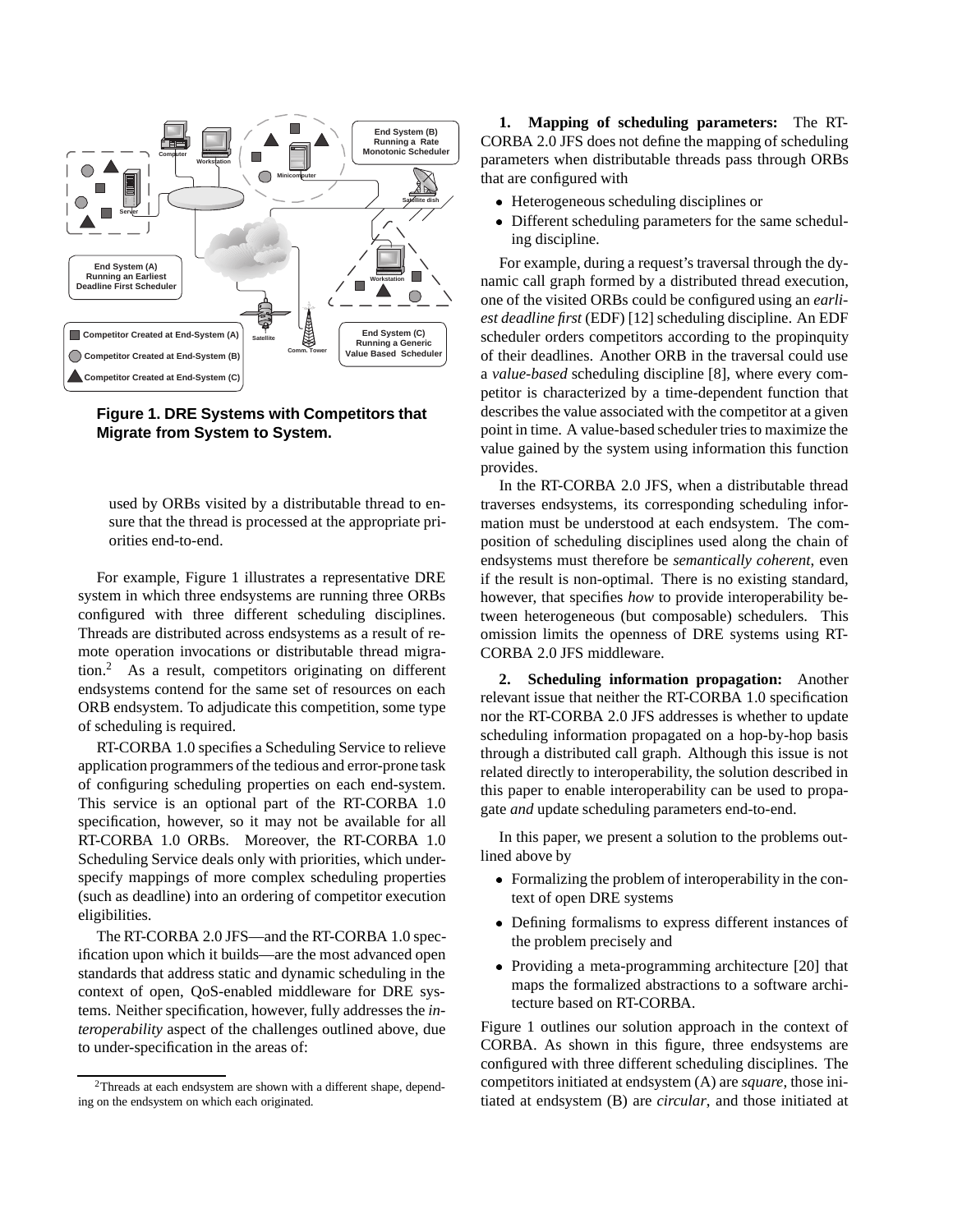endsystem (C) are *triangular*. To preserve the QoS properties requested by the competitors, we apply techniques that reconcile

- 1. The properties used by each scheduler to enforce QoS; and
- 2. The properties used by each competitor to express its QoS requirements.

Our techniques enable an open architecture in which competitors can traverse endsystems without concern for how QoS requirement are expressed. We also allow each ORB endsystem to schedule competitors—including those initiated remotely—by adapting the competitors' properties for use by the ORB's local scheduler. We use a metaprogramming architecture based on a two-level reflective middleware model [20, 18, 17] to implement the solution presented in this paper.

**Paper organization:** The remainder of this paper is organized as follows: Section 2 defines a formal model for reconciling heterogeneous scheduling disciplines in open distributed real-time systems; Section 3 presents Juno, which is our meta-programming architecture for enhancing the openness of DRE middleware and illustrates briefly how Juno implements the formal model defined in Section 2; Section 4 compares our approach with related work; and Section 5 presents concluding remarks and outlines our future research directions.

#### **2. Terminology and Formalisms**

This section defines the terminology used throughout the paper and motivates the assumptions that underly our work. The formalisms presented in this section are applicable to any open DRE system. For concreteness, however, we focus the examples in the context of RT-CORBA 1.0 [13] and the RT-CORBA 2.0 JFS [14].

#### **2.1. Properties, Competitors, and Schedulers**

We model an open DRE system as consisting of *properties*, *competitors*, and *schedulers*, which are defined informally as follows:

- *Properties* describe QoS attributes, such as a criticality level, a deadline, or a constraint on jitter. We do not restrict the domain of the properties, *i.e.*, a property can be a function, which allows value and/or quality functions to be expressed as properties.
- *Competitors* denote entities that can contend for common system resources. Competitors expose properties that describe their *features*, such as their importance, or *QoS requirements*, such as deadline or worst-case execution time.

 *Schedulers* grant competitors access to shared resources. The order in which competitors can access a resource depends on scheduler disciplines and competitor properties. Scheduling disciplines are formulated in terms of the properties they use to determine the ordering of competitors. These properties can therefore be viewed as an abstraction of the competitors for the purpose of scheduling. Since we focus on dynamic systems, all our schedulers operate online [4], rather than off-line [16].

The remainder of this section presents a formal model for properties, competitors, and schedulers. The advantage of creating a formal model is to enable heterogeneous ORB endsystems to exchange precise information about the properties associated with individual competitors and schedulers. This information allows each endsystem to transform competitors' properties and reconcile them for each ORB endsystem's scheduler.

#### **2.1.1 Properties**

**Definition 2.1** *Let be the Universe of Properties. A generic element of*  $\Pi$  *is denoted by*  $\pi$  *and is called a property type, or simply a property. Each property*  $\pi \in \Pi$  *is associated with the following tuple:*

$$
\langle D_\pi,d_\pi\rangle
$$

*Where:*

*1.*  $D_{\pi}$  *is the domain of the property.* 

2.  $d_{\pi} \in D_{\pi}$  *is the default value for the property.* 

*That is, given any property*  $\pi \in \Pi$  *we denote its associated domain by*  $D_{\pi}$ *, and its associated default value by*  $d_{\pi}$ *.* 

*Moreover, given a property*  $\pi \in \Pi$  *we define a* Tagged Domain  $(T_\pi)$  of  $\pi$  as:

$$
T_{\pi}=\{\pi\}\times D_{\pi}=\{(\pi,u):u\in D_{\pi}\}
$$

*Given any*  $e \in T_\pi$  *we denote the property of the tagged element by*  $e.\pi$  *and its value by*  $e.\textit{value}$ *.* 

 $RT-CORBA^3 \Rightarrow$  An example of a property in RT-CORBA is the deadline of a distributable thread. In this case, the *domain* of the property is the time, which in RT-CORBA is represented as the integral type TimeBase::TimeT. Other examples of properties in RT-CORBA include *criticality* (which distinguishes classes of real-time competitors) and the periodicity of activities.

#### **Definition 2.2** *Given a set of n properties,*  $n > 0$ *:*

<sup>3</sup>Henceforth, our use of the term "RT-CORBA" connotes both static *and* dynamic scheduling capabilities.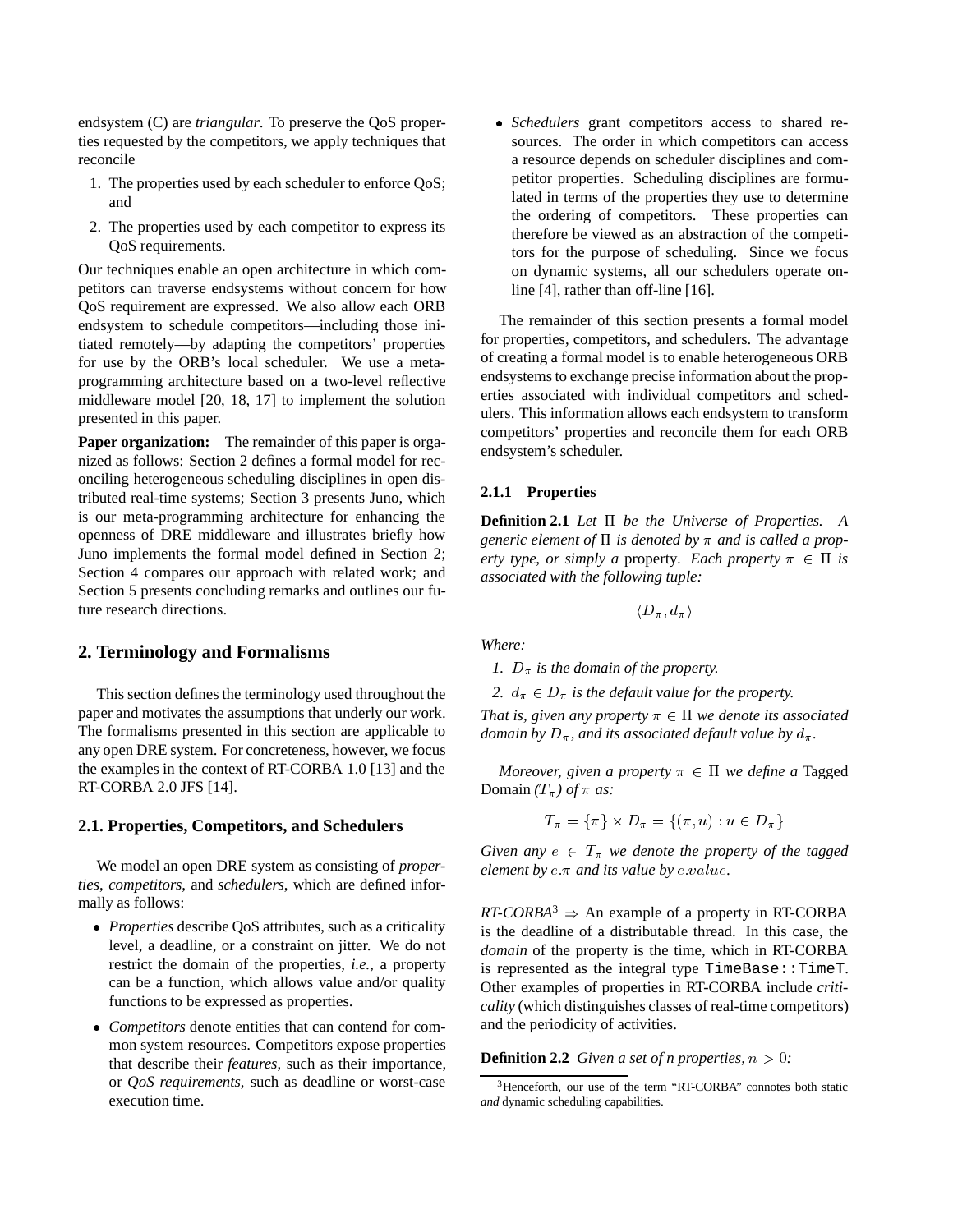$$
P = \{\pi_1, \pi_2, \ldots, \pi_n\}
$$

*We define the Compound Property Domain (CPD) as:*

 $CPD = \{E : |E| = n \text{ and } |E \cap T_{\pi_i}| = 1, 1 \le i \le n\}$ 

*The compound property domain is a set of sets, each having size* <sup>n</sup>*. Each set has exactly one element from each tagged domain associated with each property in P. Note that the definition of CPD does not impose any ordering on the properties.*

 $RT-CORBA$   $\Rightarrow$  The *Compound Property Domain* can be viewed as a generalization of the RT-CORBA 2.0 JFS concept of *scheduling parameter types*. A given scheduling parameter type (*e.g.*, the EDF scheduling parameters defined in the RT-CORBA 2.0 JFS) is a collection of typed properties, where a type defines a domain for the property. The RT-CORBA 2.0 JFS focuses on the identity of the aggregate, treating each kind of scheduling parameter as a different type. In our definition we stress the identity of single properties, so each scheduling parameter is treated as a collection of properties, rather than as a typed aggregate of properties.

#### **2.1.2 Competitors**

Let  $C$  be the Universe of Competitors.<sup>4</sup> We assume that each competitor exposes a set of properties, as shown in Figure 2.



**Figure 2. Association Between Competitors and Properties**

**Definition 2.3** *We define the following function:*

$$
\rho: \mathcal{C} \mapsto 2^{11}
$$

*that when given a competitor*  $c \in \mathcal{C}$ *, maps it to the set*  $\rho(c)$ *of properties it exposes.*

At any point in time, any competitor  $c$  has associated with it the current value of its properties. This value is actually an element of the Compound Property Domain of  $\rho(c)$ , and will be indicated with  $c.pval$ .

Figure 2 shows schematically how the relation  $\rho$  works. In this figure, C represents the Universe of Competitors,  $2<sup>11</sup>$ is the power-set of the Universe Of Properties,  $e_h$  and  $e_m$ represent generic competitors, and  $\rho(e_h)$  and  $\rho(e_m)$  represent the property sets (contained in  $2<sup>11</sup>$ ), respectively.

 $RT-CORBA \Rightarrow$  Competitors in RT-CORBA can be

- Distributable threads that compete for CPU time on ORB endsystems
- Events in an event channel [6] that must be delivered to consumers that have subscribed for particular events or
- GIOP requests that compete for network/bus resources.

If competitor  $c$  is a distributable thread in the context of RT-CORBA, then  $\rho(c)$  can be the set of properties containing the elements *deadline*, *importance*, and *laxity*. In this case, the c:pval would be the value of the deadline, importance, and laxity at a particular point of time.

#### **2.1.3 Schedulers**

**Definition 2.4** *We define an Ordering of Classes of Equivalence* (OCE) over the set of properties  $P \subseteq 2^{\text{II}}$  as consist*ing of the following tuple:*

$$
\langle =_{OCE}, <_{OCE} \rangle
$$

*where:*

- *1.*  $=_{OCE}$  *is an equivalence relation over the CPD of P.*
- 2.  $\langle \angle OCE$  *is a total ordering over the set*  $\{ |a| : a \in \mathbb{R} \}$  $CPD$

[a] *represents the equivalence class to which the element* a *belongs. Based on this definition, the OCE provides a partition of equivalence classes over CPD and also provides a total order of equivalence classes.*

Note that the ordering of equivalence classes is defined over a set of properties. Property ordering therefore has no effect on the structure of the equivalence classes, nor on equivalence class ordering. The ordering of equivalence classes depends only on the *value* and *type* of properties. Conversely, due to run-time changes in system configuration or scheduler operation mode, the ordering of equivalence classes can depend on time. The time dependency of equivalence classes—and of their ordering—can also occur when schedulers refer to time-dependent properties, such as value functions.

<sup>&</sup>lt;sup>4</sup>In our case, the universe of discourse is those entities that can compete for the use of resources, and are thus subject to scheduling.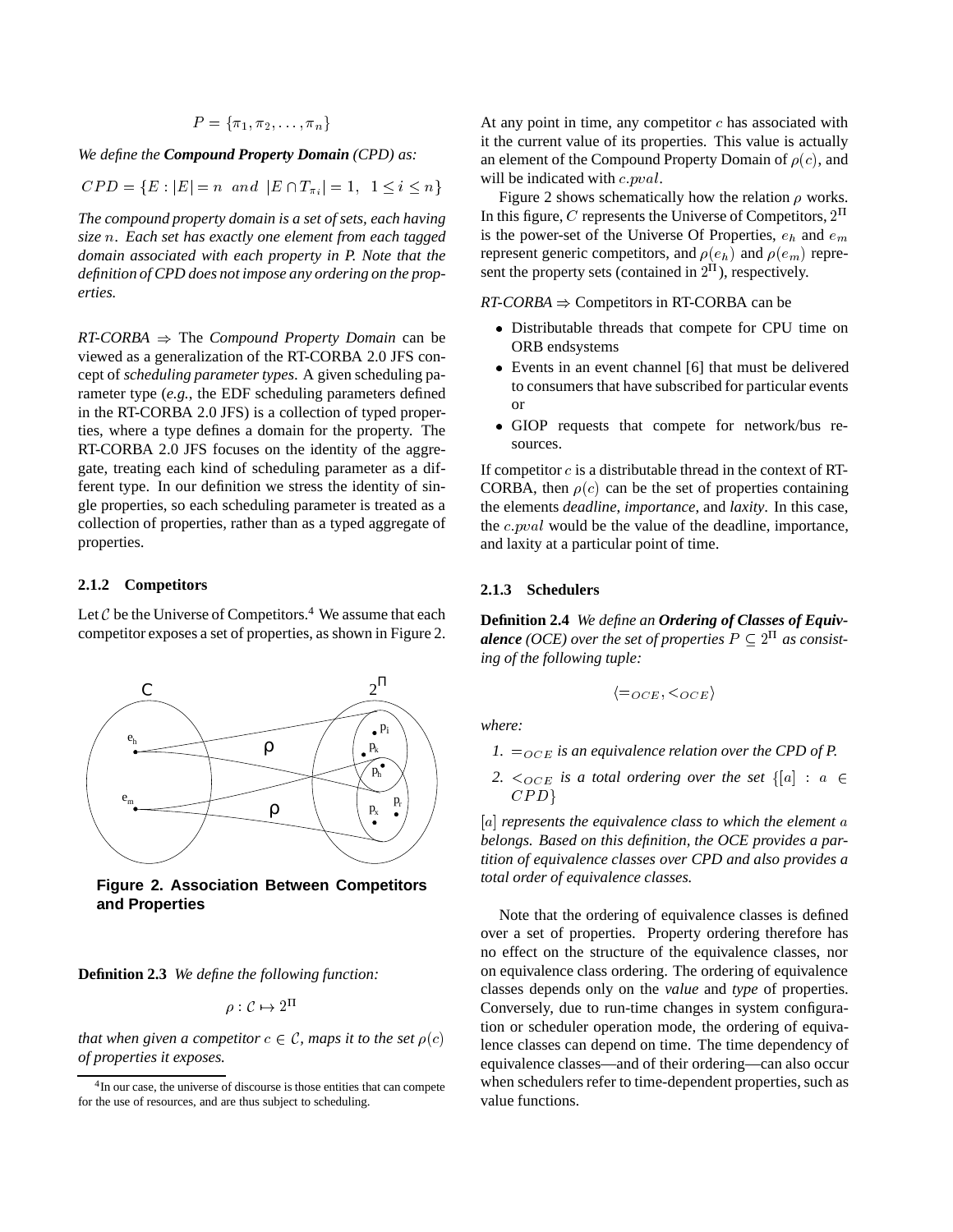**Definition 2.5** *A* **Scheduler** *is an Ordering of Classes of Equivalence (OCE) over a set of properties. The set of properties on which a scheduler imposes an OCE is called its* Characteristic Set*, which expresses the properties used by a scheduler to impose an ordering on competitors. Of properties exposed by a competitor, a scheduler only considers those in its characteristic set. Given a scheduler* S*, we indicate its characteristic set with*  $\chi$ <sub>*S*</sub>.

 $RT-CORBA \Rightarrow$  Figure 3 shows the characteristic sets the RT-CORBA 2.0 JFS defines for the least laxity first  $(LLF)^5$ , EDF, and rate monotonic (RM) scheduling disciplines. If



**Figure 3. Characteristic Set for Least Laxity First (LLF), Earliest Deadline First (EFF), and Rate Monotonic (RM) Scheduling Disciplines**

we consider the RT-CORBA 2.0 JFS EDF scheduler, the properties in the scheduler's characteristic set are the *deadline* and the *importance*. <sup>6</sup> The equivalence classes in this case are therefore represented by the set containing these two properties. The equivalence classes are ordered so that the importance and deadline  $(i, d)$  associated with each equivalence set are ordered. An example of such an ordering could be the following expression:

$$
(i_1, d_1) < (i_2, d_2)
$$
 iff  $(i_1 < i_2)$  or  $(i_1 = i_2, d_1 > d_2)$ 

In this example, the ordering of the importance and deadline are both the ordering of integral values. RT-CORBA 2.0 JFS defines the importance as a long type, and deadline as a TimeBase::TimeT type.

Based on the definitions presented above, we can treat any scheduler as an ordering of equivalence classes over a set of properties used by a scheduler. These properties are associated with a competitor by the relation  $\rho$ . Note that the scheduler partitions the full *Compound Property Domain* of its characteristics into a series of equivalence classes and then orders these classes. Also note that the property values associated with competitors can change over time; a potential effect of this change is to move a competitor from one equivalence class to another.

Finally, we assume that all schedulers in DRE systems are *well-behaved*, which means that schedulers on different ORB endsystems try to enforce real-time QoS over the properties used to characterize the competitors. Specifically, we do not consider pathological cases where schedulers do not work to improve QoS in at least some dimension. For example, a rate monotonic scheduler (RMS) [12] and an EDF scheduler will use different orderings of operations, but they will both work to *improve* the deadline feasibility of operations they schedule.

## **2.2. Adapters**

#### **2.2.1 Core Adapter Concepts**

Having formally defined the terms property, competitor, and scheduler, we can now address problems arising when establishing an ordering of competitors with sets of properties that differ from the *Characteristic Set* of a scheduler. Below, we address the different cases that can arise.

**Definition 2.6** *Given two set of properties:*

$$
P_1, P_2 \subseteq 2^{\Pi}
$$

*then an Adapter from*  $P_1$  *to*  $P_2$  *is a function of the type:* 

$$
A_{P_1 \mapsto P_2} : CPD_{P_1} \mapsto CPD_{P_2}
$$

Thus, an *Adapter* is defined as a function that transforms one set of properties into another. The definition given above is quite general, *i.e.*, no assumption are made about the mapping performed by an *Adapter*. In practice, some *Adapters* make more sense than others.

 $RT-CORBA$   $\Rightarrow$  Figure 4 depicts a scenario in which three endsystems are each running an ORB with a different scheduling discipline. Two distributable threads,  $DT<sub>1</sub>$  and  $DT<sub>2</sub>$  are moving across endsystems.  $DT<sub>1</sub>$  originated at endsystem A, where it executed an operation on the object X. It migrates from endsystem A to endsystem B after invoking an operation on object Y. In contrast,  $DT_2$  originated at endsystem B, where it executed an operation on object Z. It migrates from endsystem A to endsystem B after invoking an operation on object Y.

Three different schedulers are used by the ORBs in Figure 4, (endsystem C has a static RM scheduler). As shown in Figure 3 these schedulers have different *Characteristic Sets*. As a result, some adaptation will be required when a distributable thread crosses a *scheduling domain*. <sup>7</sup> The

<sup>5</sup>An LLF scheduler determines the execution eligibility based on *laxity*, which is defined as the difference between the deadline, the current time, and the estimated remaining computation time.

 $6$ In the canonical EDF definition [12] there is no concept of "importance" but in the RT-CORBA 2.0 JFS there is.

<sup>7</sup>A scheduling domain is a collection of ORB endsystems using the same scheduling algorithm and properties.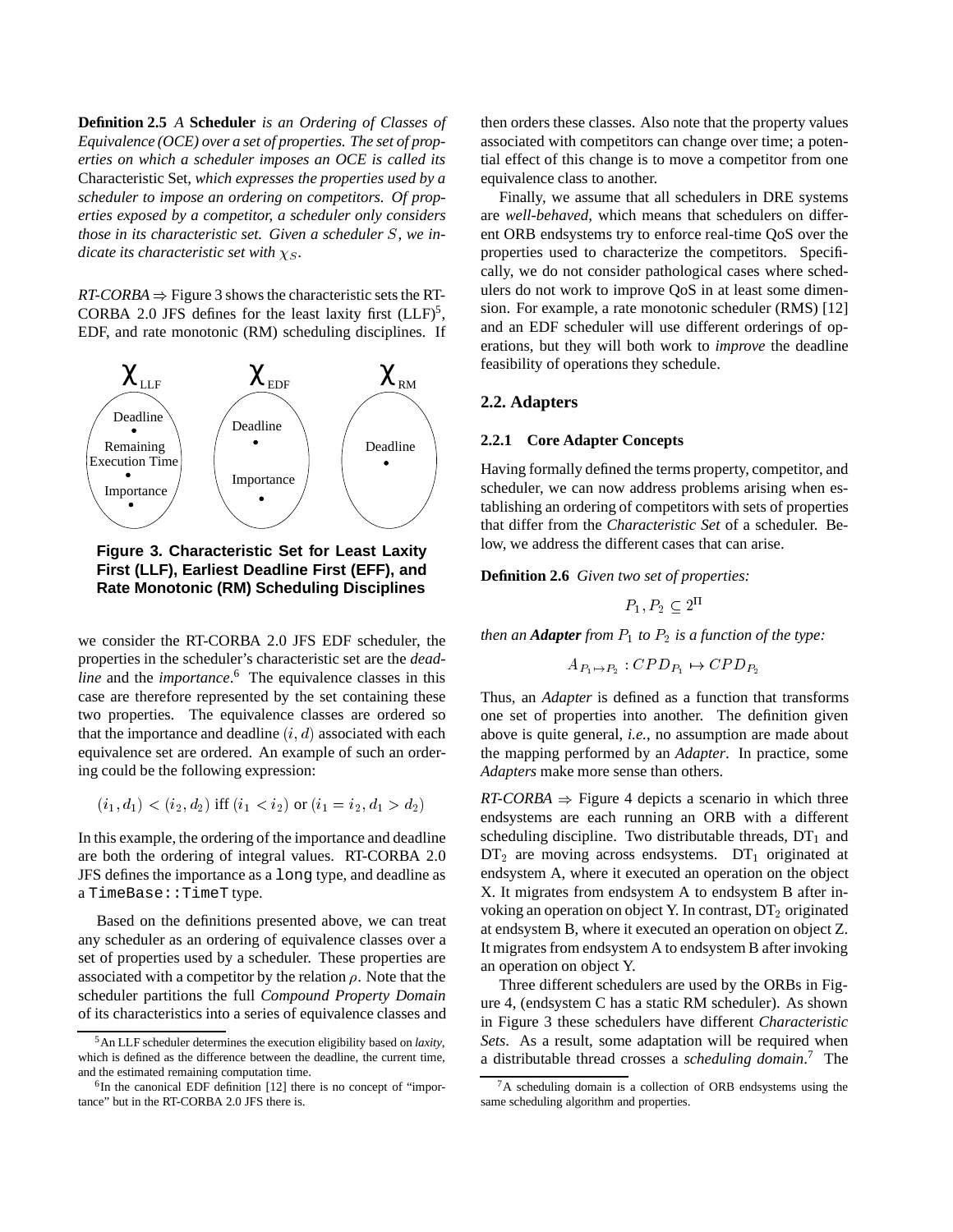

**Figure 4. A Distributable Thread traversing endsystems that have different Scheduling Disciplines**

claim of this paper is that the proper type of *Adapter* can handle this adaptation. In addition, Figure 4 shows the point at which schedulers are executed, and the place at which distributable thread property adaptation can occur, *i.e.*, the place at which the right adapter is executed.

Figure 4 also shows  $DT_2$  is preempted by  $DT_1$  while executing on the endsystem B's ORB. This case shows that the dynamic priority of  $DT_1$  must be higher than that of  $DT_2$ . In general,  $DT_1$  and  $DT_2$  would be non-comparable unless adaptation is performed to make sure that their properties can be expressed in a manner comprehensible by endsystem B's ORB scheduler. Such adaptation and reconciliation of the distributable threads (*i.e.*, competitor) properties can be achieved by means of *Adapters*.

#### **2.2.2 Reconciling Properties Through Adapters**

Now that we have defined our terminology and formal model, we show how these formalisms can be used to reconcile properties to support interoperability between heterogeneous RT-CORBA schedulers. Below, we examine three relevant cases that can occur and outline a solution for each of them.

**Case 1:** Figure 5 shows a scheduler S with a non-empty *Characteristic Set*  $\chi_S$  and given competitor *c* with  $\rho(c)$   $\supset$  $\chi_S$ . To map the properties exposed by the *Competitor* into the Ordering of Classes of Equivalence created by the scheduler over  $\chi_S$  we can apply the following *Restriction Adapter*:

$$
RA:CPD_{\rho(c)} \rightarrow CPD_{\chi_S}
$$

defined as:

$$
\forall a \in CPD_{\rho(c)}, \ \ RA(a) = \{e \in a : e.\pi \in \chi_S\}
$$



**Figure 5. The Properties used by a Scheduler are a Subset of Properties Exposed by a Competitor**

A *Restriction Adapter* drops the properties exposed by a competitor that do not belong to the scheduler's *Characteristic Set*.

 $RT-CORBA \Rightarrow$  For example, if we consider the case shown in Figure 4, a *Restriction Adapter* could be applied to  $DT_1$ immediately before leaving its ORB or when arriving at endsystem B's ORB. What the *Restriction Adapter* does in this case is map the property exposed by  $DT_1$  from a set containing *deadline*, *importance*, and *remaining execution time*, to the set containing just *deadline* and *importance*. Moreover, a *Restriction Adapter* implementation should also express the property being adapted in a form that can be manipulated efficiently by the scheduler. This form is generally scheduler-dependent because properties are exposed uniformly by competitors, *e.g.*, a distributable thread in this context.

**Case 2:** Figure 6 shows a scheduler S with a *Characteristic Set*  $\chi$ <sub>S</sub> and given competitor *c* with a non-empty  $\rho(c) \subset \chi_S$ . To map the properties exposed by the *Competi-*



**Figure 6. The Properties Exposed by the Competitor are a Subset of Properties used by the Scheduler**

*tor* into the ordering of equivalence classes created by the scheduler over  $\chi_S$  we can use the following *Default Extension Adapter*:

$$
DEA: CPD_{\rho(c)} \mapsto CPD_{\chi_S}
$$

which is defined as: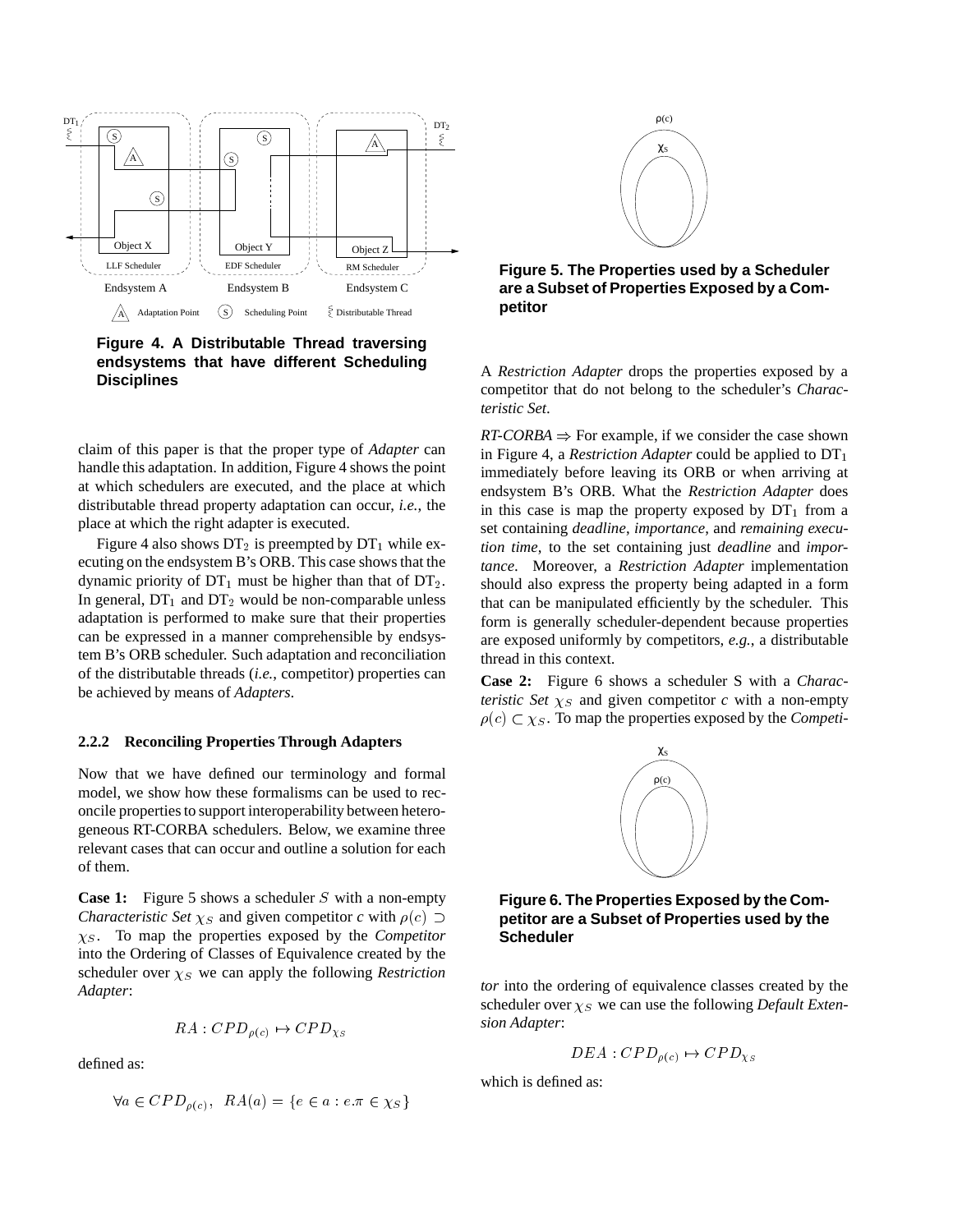$$
\forall a \in CPD_{\rho(c)},
$$
  
 
$$
DEA(a) = \{a\} \cup \{e.\pi.d_\pi : e \in \chi_S - \rho(c)\}\
$$

A variation of the *Default Extension Adapter* is one that considers specific values for extending the given set of properties. Using this, we can then define the *Extension Adapter* as the tuple:

$$
\langle E,EA\rangle
$$

where:

1.  $E \in (CPD_{\chi s} - CPD_{\rho(c)})$  is the set of default values.

2. 
$$
EA : CPD_{\rho(c)} \rightarrow CPD_{\chi s}
$$
  
\n $\forall a \in CPD_{\rho(c)}, \ \ EA(a) = \{a\} \cup E$ 

An *Extension Adapter* can be used to extend the set of properties exposed by a competitor, so they are at least the same as those present in the scheduler's *Characteristic Set*.

 $RT-CORBA \Rightarrow$  Again using the example in Figure 4, a *Default Extension Adapter* or *Extension Adapter* could be applied to  $DT_2$  right before leaving its ORB or upon its arrival on endsystem B's ORB. The *Extension Adapter* would map the property exposed by  $DT_2$  from a set containing only the *deadline* to the set containing *deadline* and *importance*. As with the earlier cases, an adapter can express the property being adapted into a form that can be manipulated efficiently by a scheduler. Moreover, an *Adapter* can enable a statically scheduled ORB to interoperate with a dynamically scheduled ORB.

**Case 3:** In general, given a scheduler S with a non-empty *Characteristic Set*  $\chi_S$  and given competitor *c* with  $\rho(c)$ , there could be no particular relation between the two set of properties  $\chi_S$  and  $\rho(c)$ , as shown in Figure 7. In this



**Figure 7. No Assumption about the Properties used by the Scheduler and the Properties Exposed by the Competitor**

case a *Generalized Adapter* should be used. Unlike Case 2, however, this type of *Adapter* does not guarantee the value of the properties shared by the two sets  $\rho(c)$  and  $\chi_S$  will remain unchanged. A *Generalized Adapter* is defined as a transformation of the type:

$$
GA : CPD_{\rho(c)} \mapsto CPD_{\chi_S}
$$

A *Generalized Adapter* contains the adapters described thus far as a special case. We introduce the concept of a *Generalized Adapter* to define custom adaptation between property sets, thereby allowing extra flexibility and control over how adaptation occurs. While *Extension* and *Restriction Adapters* can be created dynamically by a Meta Adapter (as described in Section 3.1), *Generalized Adapters* must be provided by users or applications.

 $RT-CORBA \Rightarrow$  For example, consider a case in which a distributable thread transitions from

- An ORB configured with a MUF scheduler that uses the importance property to isolate different classes of competitors (*e.g.*, statistical real-time vs. deterministic real-time) to
- An ORB with an EDF scheduler that does not consider the importance property.

In this case, if we simply use a *Restriction Adapter* we will lose information contained in the importance property associated with the distributable thread. One way to handle competitors having the same deadline—but different relative importance—is to boost the deadline of the more important competitor via an *ad hoc* transformation, which could be performed via a *Generalized Adapter*.

As shown in the three cases examined above, *Adapters* provide a way to transform and reconcile the properties of competitors to properties used by a scheduler. For most cases that occur in practice, an *Adapter* that perform the right transformation can be generated at run-time by the system or provided by the users or applications.

# **3. Juno: A Meta-Programming Architecture for Heterogeneous Middleware Interoperability**

This section shows how the formalisms described in Section 2 can be used as the conceptual foundation for building DRE middleware that supports interoperability between heterogeneous scheduling disciplines. We outline the requirements imposed on a DRE middleware metaprogramming framework called *Juno*, which implements the formalisms described in Section 2. We then briefly show how this architecture can be implemented in an ORB.

# **3.1. Overview of the Juno Meta-Programming Architecture**

To assure scheduler interoperability, a DRE system that implements the formalisms introduced in Section 2 must determine how to map properties, competitors, the function  $\rho(c)$ , schedulers, each scheduler's characteristic set  $\chi_S$ , and the necessary *Adapters* onto a meta-programming software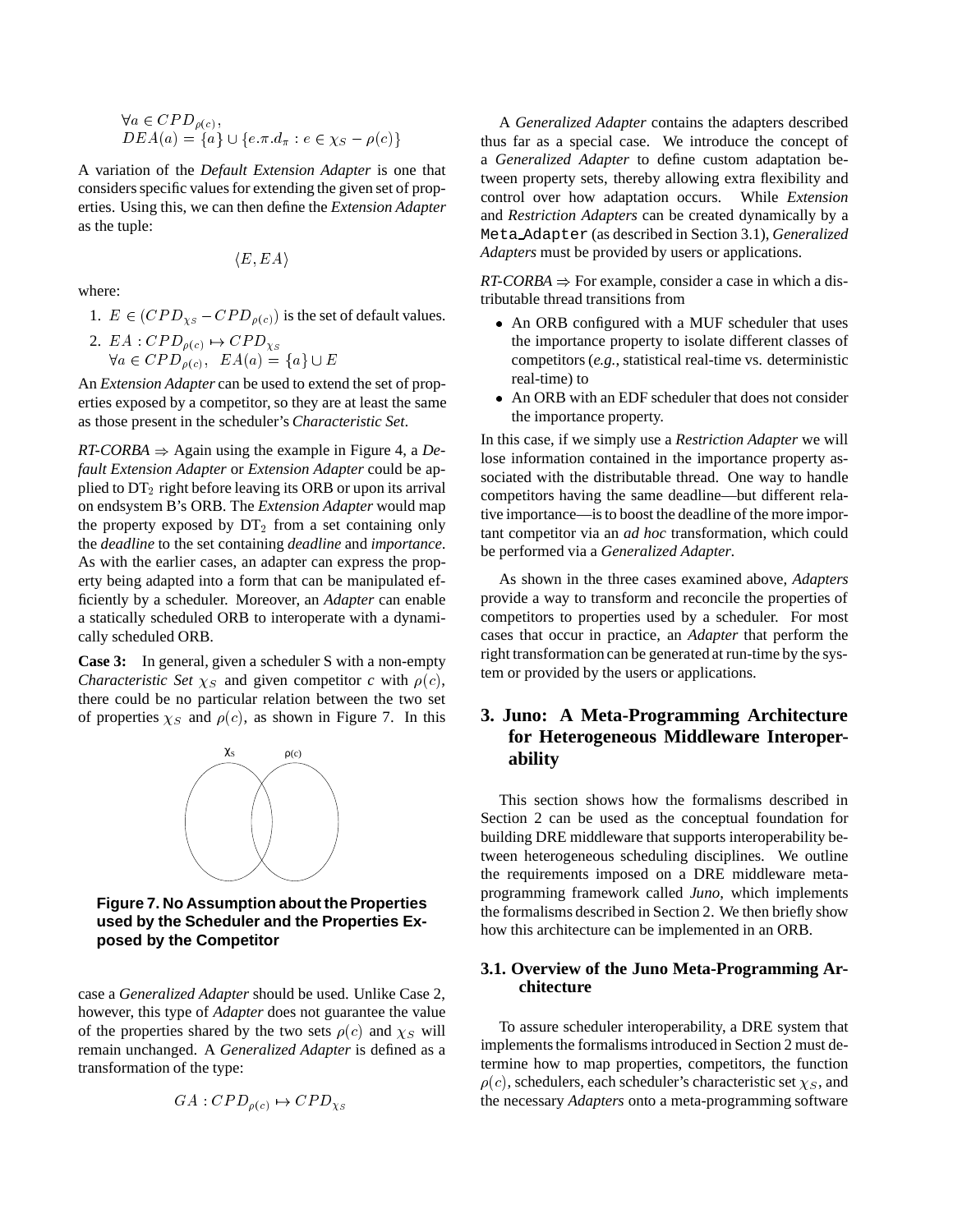architecture. Juno's architecture has been designed based on the observation that the function  $\rho(c)$  and the characteristic set  $\chi_S$  can be treated as operators that "reflect" the properties exposed by competitors and schedulers.

The degree of control and introspection needed to implement the formalisms introduced in Section 2 can be obtained via the Juno meta-programming architecture shown in Figure 8. As shown in this figure, competitors and



**Figure 8. UML Class Diagram for Juno's Meta-Programming Architecture**

properties are first class entities, along with adapters and schedulers. Moreover, the function  $\rho(c)$  is represented by the association between competitors and properties, which are treated as first class entities. The characteristic set of a scheduler  $\chi$  is exploited by the association between the scheduler meta-object and the property meta-object. The roles of components in Figure 8 are summarized below:

**Property:** This class provides an abstraction for the representation of a value of the property domain, as defined in Section 2. The combination of the Property and its meta-object provides the same information as an element of the *Tagged Domain*. For example, in the context of RT-CORBA the deadline and the period might map to the same Property class, but their meta-objects would contain the information needed to distinguish the two properties.

**Competitor:** This class provides an abstraction for entities that can be scheduled. For example, in the context of the RT-CORBA 2.0 JFS a distributable thread can be implemented as a specialization of this class.

**Scheduler:** This class represents the abstraction for an ORB endsystem scheduler. It provides an interface for adding and removing competitors, and for testing their feasibility. In the context of RT-CORBA, a concrete implementation of this class could be an EDF scheduler or an LLF scheduler.

**Adapter:** This class provides an abstract interface for all *Adapter* implementations. As defined in Section 2, an *Adapter* converts one set of properties to another. In the context of RT-CORBA, an Adapter object can, for example, convert the properties needed by an earliest deadline first (EDF) scheduler into those needed by a maximize accrued utility (MAU) <sup>8</sup> scheduler.

**Meta Property:** This meta-class associates a Property base-object with a Property type. As discussed above, the Property base-object represents an element of the Property Domain defined in Section 2. This value must be associated with a property type. As shown in Section 2, this association was achieved by using the Tagged Domain of a Property. In Juno, we achieve this association by tying each property base object to its meta-object Meta Property.

A Meta Property provides access to the default value of a property, and a factory method creates its associated property. This meta-class reconciles property representations that might differ from ORB endsystem to endsystem. For example, a property that represents time could be expressed using different time scales on different systems.

**Meta Competitor:** This meta-class manages the transformations required whenever a competitor has properties that do not match a scheduler's characteristic set directly. Juno encapsulates the logic that performs property reconciliation in the meta-class Meta Competitor. This metaclass shields developers from the complexities of interoperability.

A Meta Competitor selects the Adapter that performs the most suitable transformation, depending on the following factors:

- The properties that are associated with its competitor; and
- The properties that characterize the endsystem scheduler, which are accessed via the Meta Scheduler defined below.

Juno provides an explicit meta-object protocol that enables base-objects to configure the way in which property adaptation can occur, and to restrict the types of property adaptation.

**Meta Scheduler:** This meta-class provides an interface that enables introspection of the properties used by its associated base-object *i.e.*, a Scheduler. It implements an interface to the characteristic set of a scheduler by providing an explicit MOP to introspect the characteristic set.

**Meta Adapter:** This meta-class provides a way to introspect the signature associated with its base-object, *i.e.*, an

<sup>8</sup>A maximize accrued utility (MAU) scheduler, associates each competitor with a value function and the scheduler tries to maximize the value of this function.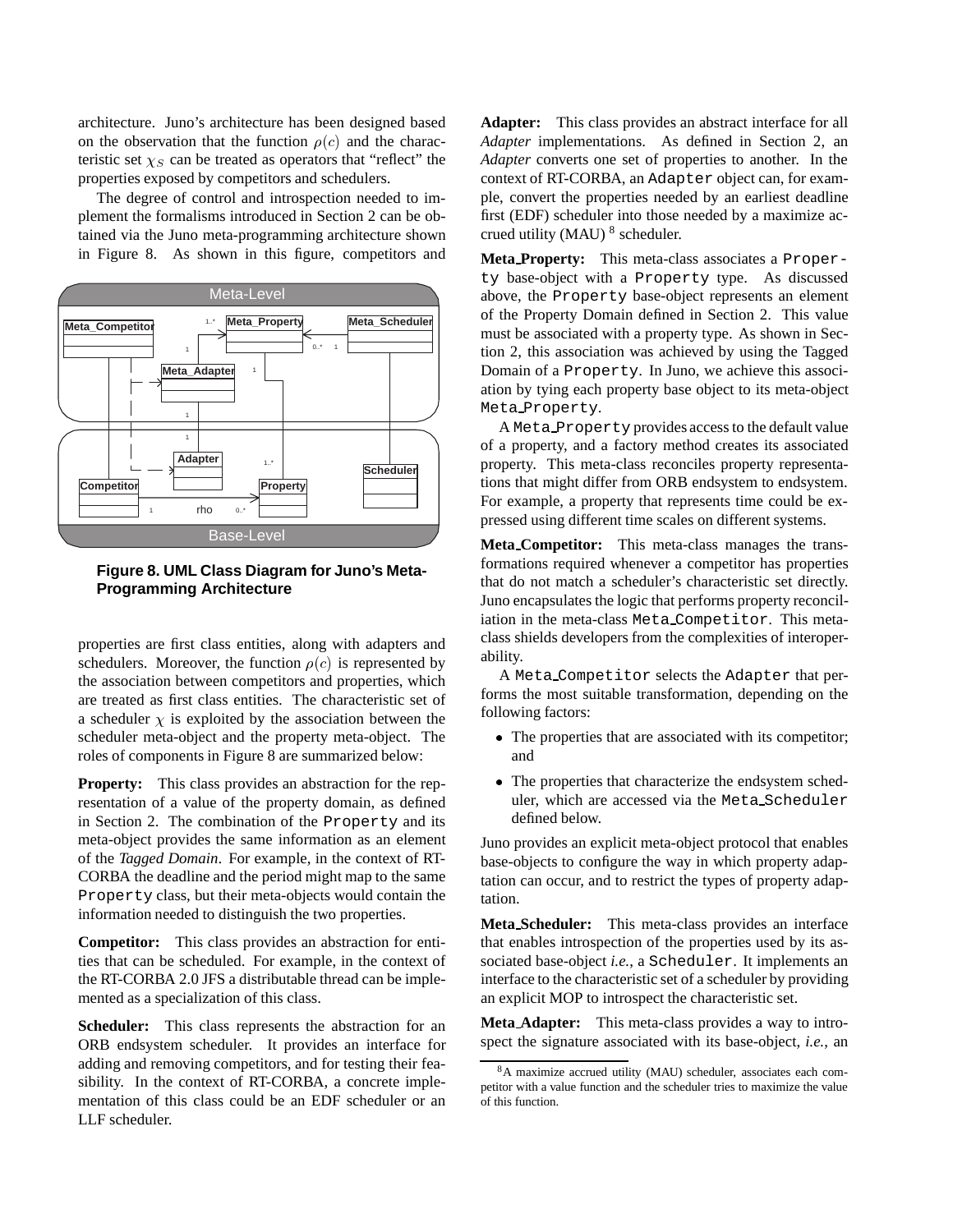Adapter. By "signature" we mean the two sets of properties that represent the domain and the co-domain for an Adapter. A Meta Adapter also provides a factory method to create an Adapter that matches a given signature. Describing an Adapter in terms of the adaptation of properties it performs is essential to enable the activities of a Meta Competitor.

# **3.2. Applying Juno to RT-CORBA**

Juno's meta-programming architecture described in Section 3.1 can be used as a reference model to realize interoperable RT-CORBA ORBs. Some of the meta-objects present in the meta-layer outlined in Figure 8 can be directly embedded inside the ORB Core, whereas other metaobjects can be associated with stubs and skeletons. As shown in Figure 9, a CORBA ORB can incorporate certain meta-objects present in the meta-layer outlined in Figure 8 directly inside the ORB Core, whereas other meta-objects can be associated with stubs. Each time a distributable



**Figure 9. An Open and Interoperable RT-CORBA Implementation**

thread transitions from one ORB to another, the properties it exposes must be reconciled with the *Characteristic Set* of the foreign ORB endsystem's scheduler, as described in Section 2.2.

In the context of an ORB, it is necessary to determine where and when property reconciliation occurs. As Figure 4 suggests, property reconciliation must occur before a scheduler can order competitors. It must therefore occur either right before the distributable thread leaves its home ORB (client) or right after the arrival at the foreign ORB (server).

# **4. Related Work**

Our research on meta-programming mechanisms has been influenced by the following projects.

**Emerging middleware standards:** Distributed real-time and embedded (DRE) systems are increasingly being implemented via standard middleware. CORBA is one of most widely used middleware platforms for DRE systems. To enable the use of CORBA as middleware for building DRE systems the Object Management Group has specified RT-CORBA 1.0 [13] and the RT-CORBA 2.0 JFS [14].

**Meta-programming techniques and reflective middleware:** Meta-programming techniques have been a focus of research for many years. For example, the Common Lisp Object System (CLOS) is an early example of a sophisticated meta-object protocol (MOP) [10]. Metaprogramming techniques were used initially in artificial intelligence research, but are now being applied in systems software research, where they are used to make ORB middleware more dynamically configurable, adaptive, and reflective.

An example of this cross-fertilization is dynamic-TAO [11] from the University of Illinois, Urbana Champaign, which illustrates that TAO can be reconfigured at runtime by dynamically linking/unlinking certain components. A related effort at Washington University and UCI [19] is exploring the application of reflective middleware techniques in the context of the CORBA Component Model [1]. Yet another example is the Adapt Project [5, 3] at Lancaster University, which is applying a multi-level reflective middleware model focused on dynamic composition of objects.

# **5. Concluding Remarks**

This paper presents a model that formally characterizes properties, competitors, and schedulers in open distributed real-time and embedded (DRE) systems. A key idea that emerges from this formal model is that properties "belong" to competitors. Moreover, a competitor can expose more or fewer properties than a scheduler strictly needs to order access to resources. The process of making a property a first-class entity is fundamental to achieve interoperability among heterogeneous ORB endsystem schedulers.

This paper also outlines how our formal model of properties, competitors, and schedulers is being reified in *Juno*. Juno applies *meta-programming techniques* to improve scheduler interoperability in heterogeneous ORB endsystems. Meta-programming techniques are becoming a popular way to enable DRE systems that are adaptable, flexible, configurable, predictable [19] and composable [17].

Our future research on Juno focuses on the following two topics: